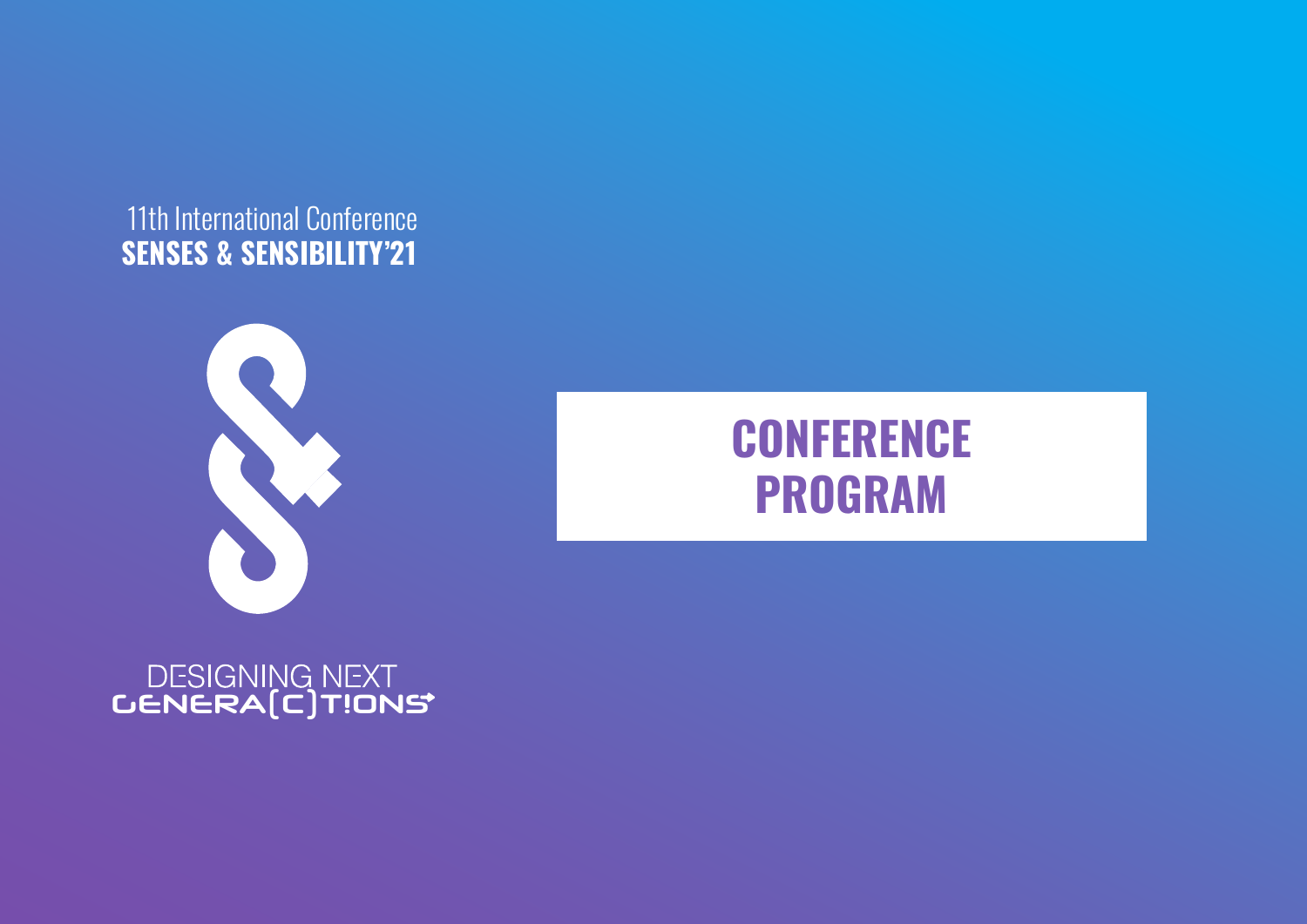- 09.35 Emília Duarte Coordinator of UNIDCOM/IADE Research Center of IADE, Universidade Europeia
- 09.40 Carlo Moccia Head of the department of civil engineering and architetture (Dicar)
- 09.45 Carlos Duarte Vice-Rector of Universidade Europeia
- 10.00 Francesco Cupertino Rector of Poliecnico di Bari

ndustrial Design of Poliecnico di Bari

### **OPENING CERIMONY**

| 09.30 Annalisa Di Roma Coordinator of Master Degree Course of In |
|------------------------------------------------------------------|
|                                                                  |

### 11th International Conference **SENSES & SENSIBILITY'21**



# DESIGNING NEXT<br>**GENERA(C)T!ONS**

### **DAY 1 09/12/2021**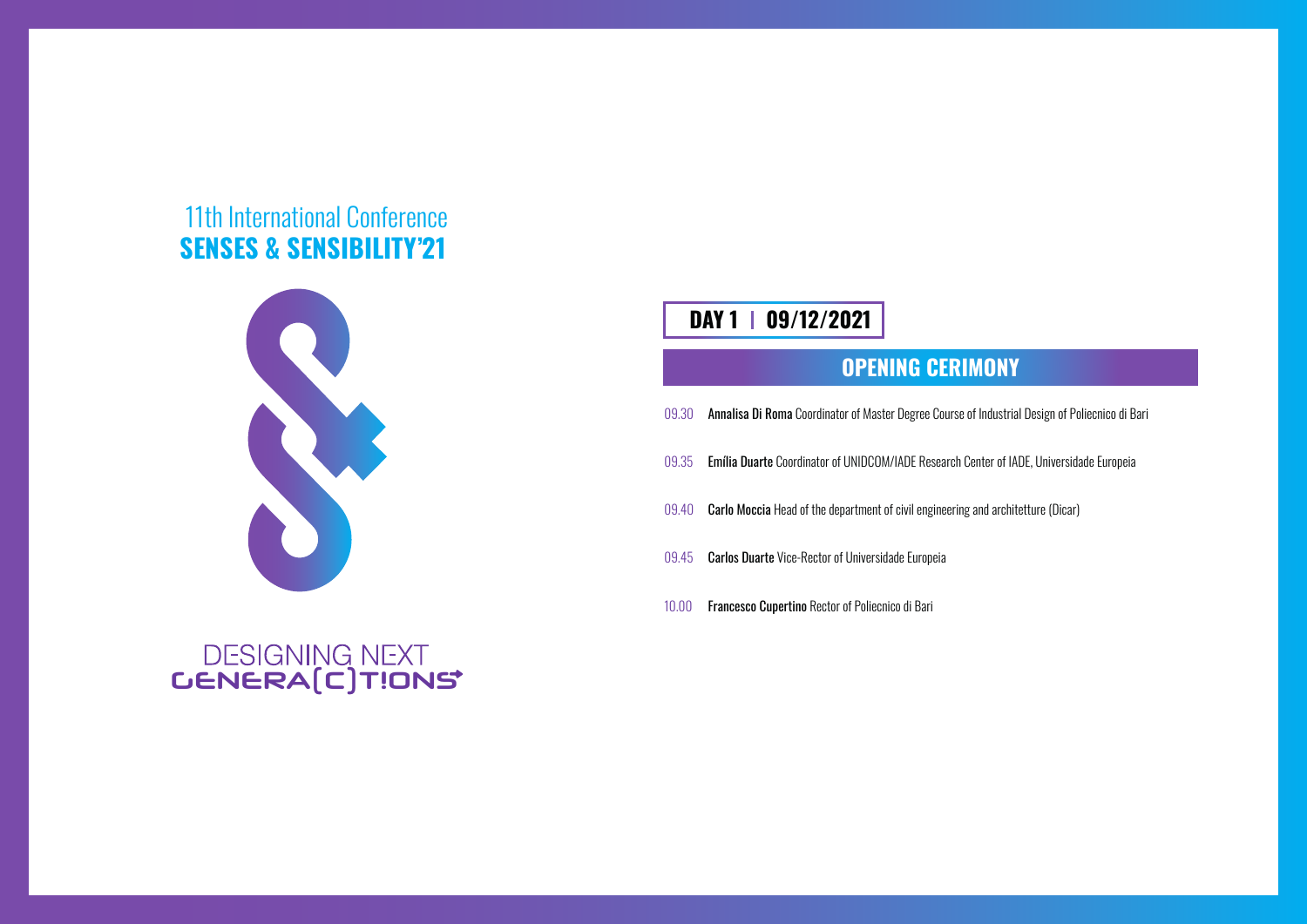18.00

- 10.30 Design from Within A Study for Endemic and Endogenous Design Processes Paolo Cardini, Valentina Rognoli
- 10.45 Critical Transition: Merging Approaches toward Sustainability Liene Jakobsone
- 11.00 A sustainable future for tourism sector managing Covid-19 situation. Systemic Design approach to co-design the Place Branding for territorial and cultural cohesion. Asja Aulisio, Amina Pereno, Silvia Barbero
- 11.15 Homegreens: Aquaponics and Education Rute Carreira, Luís Pessanha
- 11.30 Design for a sustainable and circular way of producing and consuming. A case study on creative recycling focused on social commitment to women's awareness Maria Antonietta Sbordone, Carmela Ilenia Amato, Alessandra De Luca
- 11.45 Participatory Design and the democratic production of Urban Spaces. A possible utopia.\* Laura Gouvêa, Claudia MontAlvao

12.00 Design(ers), e-commerce, and consumerism\* Carolina Marianna Faya, Claudia MontAlvao, Denise Portinari

### ROOM F2 **BESIGN FOR TECH AND DIGITAL INTERACTI**

Post-domestic commons\* Michela Bassanelli

16.30 Sustainable Development Goals enabled by Additive Manufacturing: a design perspective

16.45 Designing the "threshold" in resiliency cities\*

17.00 Design for territorial innovation. Participatory design processes and good practices for socio-cultural

17.15 Marine plastic pollution, design & circular economy

Designing information for a pandemic world: a conceptual discussion on how to enhance User Experience on Data Journalism contents Milton Cappelletti

Design Research: in the path towards the understanding of the connection between visual and musical perception in young children Ines Antunes, Carlos Rosa, Flávio Almeida

A Design Approach for Protecting Children's Rights to Privacy and Freedom\* Davide Parrilli, Rodrigo Hernández-Ramírez

On the relationship between User Experience and Blockchain Technologies\* Rodrigo Hernández-Ramírez, Veronica Silva

Inclusive Advertising in Brand Product Campaigns for Children: Representativeness of Chil Disabilities\* Maria Bemposta, Antonio Gorgel Pinto

Interactions to Be: the Case of Speculative Interactive Print Media\* Marco Neves, Sofia Silva, Carolina Marianna Faya

The "X" factor of the place- A mental and spiritual dimension\* Ardita Byci Jakupi

> 15.00 16.15  $30<sup>°</sup>$ 45

### 15.00 16.15 Bio-Sustainable Materials for Tailor-Made Wellness: a Case Study of Behavioural Packaging for Cosmetics Self-Production Marina Ricci Domestic space: connections and relationships in contemporary housing at the time of Cov Carla Chiarantoni KEYNOTE: **MATHILDE BRETILLOT\* ROOM F1** ECONOMY 2 - CHAIR: VINCENZO BAGNATO **ROOM F2** CHAIR: EMÍLIA DUARTE **AULA MAGNA**

Alessia Romani, Marinella Levi, Valentina Rognoli

Laura Galluzzo, Ambra Borin

### DESIGN FOR SOCIAL INNOVATION, SUSTAINABILITY & CIRCULAR ECONOMY - CHAIR: ISABEL FARINHA & ANA MARGARIDA FERREIRA **ROOM F1**

sustainability\* Serena Del Puglia

Isabel Farinha, Carlos Duarte, Mafalda Carvalho

From play to game. Smart toys for inclusive physio-cognitive therapy Annalisa Di Roma, Alessandra Scarcelli

Introduction to interaction methods through the use of RTR processes Vincenzo Minenna

Smart Outdoors for elderly: Expert Interviews\* Felipe Satte, Hande Ayanoglu

Gerontechnology: design discussions about the usability of smartphones for the elderly\* Marcos Souza Filho, André Neves, Marcelo Márcio Soares

### KEYNOTE: **PETER-PAUL VERBEEK\***

| ONS             |       |
|-----------------|-------|
| Iser Experience | 10.30 |
|                 | 10.45 |
|                 | 11.00 |
|                 | 11.15 |
|                 | 11.30 |
|                 | 11.45 |

|                   | 15.00 |
|-------------------|-------|
|                   |       |
| vid-19            | 16.15 |
| information       | 16.30 |
|                   | 16.45 |
|                   | 17.00 |
|                   | 17.15 |
| <b>Idren With</b> | 17.30 |
|                   | 17.45 |

18.00

### 11th International Conference **SENSES & SENSIBILITY'21**



# DESIGNING NEXT<br>**GENERA(C)TIONS**

### **DAY 1 09/12/2021**

**AULA MAGNA**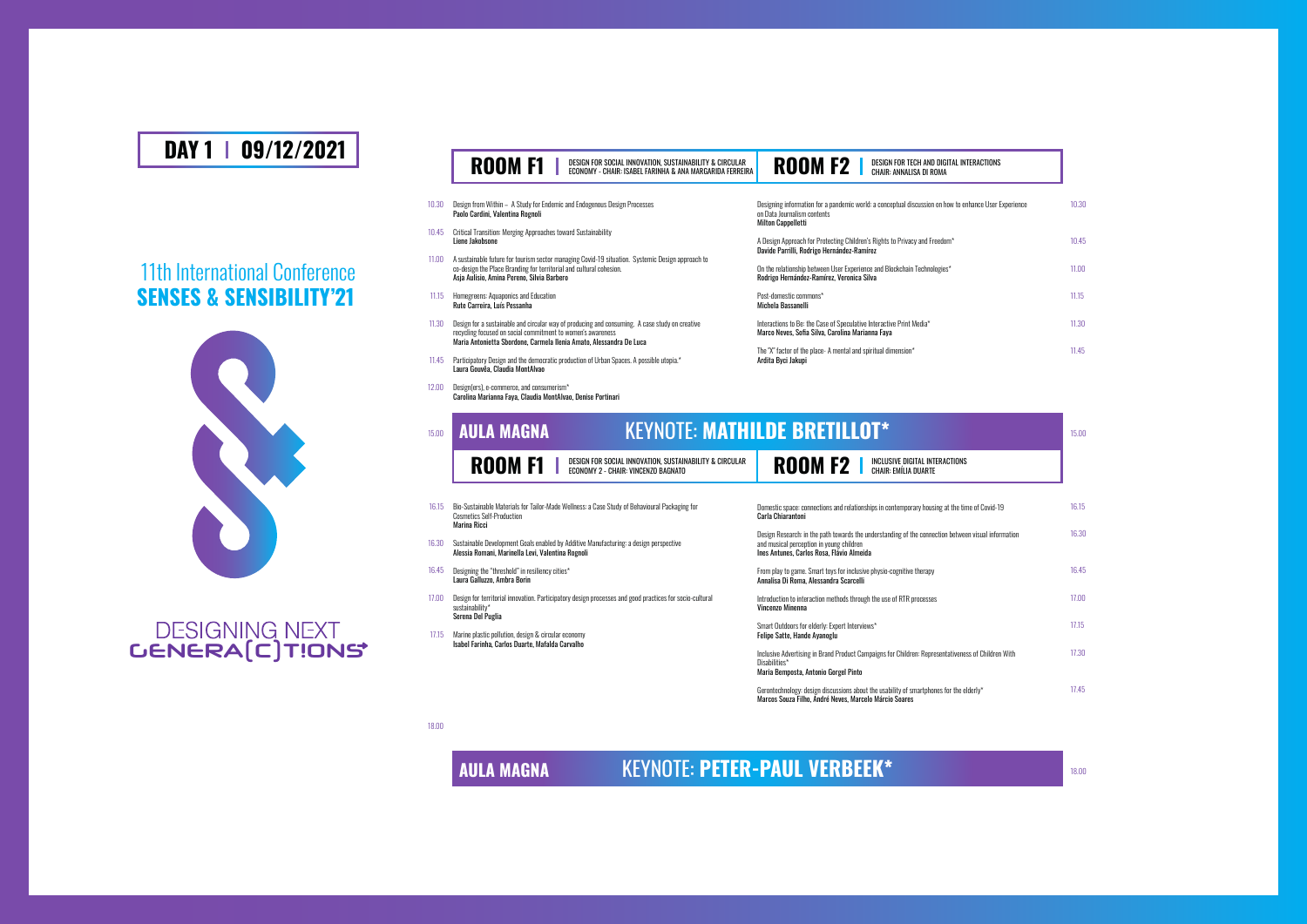+

11.30

**ROOM F1** DESIGN FOR NEW MATERIALS AND NEW MANUFACTURING

16.00

18.00

| etween cultural heritage 09.00<br>matrices of Apulian living as + |       |
|-------------------------------------------------------------------|-------|
| crete surfaces in Apulia. 09.15                                   |       |
| the sensory qualities of silk 09.30<br>ent of the productive      |       |
| Bazaar Atmospheres in                                             | 09.45 |
| e-wedding Ritual in Turkey 10.00                                  |       |
| radition: Dialogue                                                | 10.15 |
| er craftsmanship between 10.30                                    |       |
| Essential Tension' in the 10.45                                   |       |
| nental territory for hybrid                                       | 11.00 |

|                | í |
|----------------|---|
|                |   |
| I              | í |
| ulture         | í |
|                | í |
|                | í |
|                | í |
|                | í |
|                | í |
| 'es            | Í |
|                | í |
| UI PATRÍCIO    | í |
| <b>INSIEPE</b> | í |
|                |   |

| 11.30 |  |  |  |
|-------|--|--|--|
|       |  |  |  |
|       |  |  |  |
| 14.00 |  |  |  |
| 14.15 |  |  |  |
| 14.30 |  |  |  |
| 14.45 |  |  |  |
| 15.00 |  |  |  |
| 15.15 |  |  |  |
| 15.30 |  |  |  |
| 15.45 |  |  |  |
| 16.00 |  |  |  |
|       |  |  |  |
| 16.00 |  |  |  |
| 18.00 |  |  |  |
| 20.30 |  |  |  |

20.30

- 09.00 Synaesthetic design: the importance of senses in the next generation health. A pilot study using a cold pressor test. Davide Antonio Gambera, Dina Riccò, Emília Duarte, Amadeu Martins
- 09.15 Kinetic calendar for stress tracking in women\* Mariel Dominguez, Angela Giambattista, Loredana Di Lucchio

- 09.30 A product design approach to promote psychological detachments in remote work from home. Maria Cartay, Emília Duarte
- 09.45 Design as the Mediator of new social health culture. Towards a network to implementing innovative spreading co-benefits model. Maria Antonietta Sbordone, Carmela Ilenia amato, Alessandra De Luca, Barbara Pizzicato
- 10.00 Curb the environmental impact of hospitals through the redesign of single-use procedural kits.\* Gabriele Maria Cito, Angela Giambattista
- 10.15 A beautiful light. Fascination against depletion\* Martina Frattura, Massimiliano Mancini Tortora, Eduardo Gonçalves, Natalia Olszewska
- 10.30 The transition to the digital turn. A design-based approach to support hospital ward in reducing errors in therapy. A problem of intergenerational and intercultural gaps.\* Antonella Valeria Penati, Carlo Emilio Standoli, Gaia Maria Pellecchia, Francesca Lavizzari
- 10.45 Information Design in health communication: an analysis of digital and printed pieces\* Claudia MontAlvao, Tiago Gassner, Livia Clemente
- 11.00 Design & Technology: mediation by digital advents in Avatar Therapy Rodrigo Morais

### **ROOM F1** DESIGN EDUCATION

and production potential. Research on the identity a tool for possible product innovations\* Rocco Mele

Material inter-actions vs sense trans-actions. Conc Rosa Pagliarulo

Design and technologies 4.0. The custamization of yarns between lot zero productions and enhancement identity of southern Italy Tania Leone

The Tourist's Sensory Experience on the Touristic B Istanbul and Effects of COVID-19\* Ceyda Altiparmakogullari, Deniz Hasirci

Çeyizlab: Co-imagining the trans-formation of a Pre and its Cultural Indications\* Secil Ugur Yavuz, Hazal Gumus Ciftci

Ecolã Textile Company on the Axis of Culture and T Sustained since the 3rd Generation\* Pinar Arslan, Ana Margarida Ferreira

PhD Research for "trans-action": Post-disciplinary Research Questions Violeta Clemente, Katja Tschimmel, Fátima Pombo

> "Phygital: a new tool for the interaction and transfe Egypt and Italy"\* Hoda Aman

Inter-generation and knowledge transmission. The hybrid nature of design discipline Rossana Carullo

Exploring career path of PSSD students through alumni's narrations Andrea Taverna, Arianna Bosio

Where They Learn: How prevalent is the project in undergraduate design courses?\* João Ferreira

Inter-disciplinary, multi-disciplinary, anti-disciplinary: transition knowledges in design education Viviana Trapani

Design, Education and Other Diatribes\* Cid Boechat, Claudia MontAlvao\*, Denise Portinari

Questioning the Role of the Moving Body between Thinking and Making\* Liselotte Vroman

Apprenticeship type learning in the local: Insights from a cooperative weaving practice for design education\* Gizem Öz, Şebnem Timur

- 14.00 Perceiving grown bacterial cellulose: an aesthetic and sensorial evaluation of a biofabricated material. Flavia Papile, Patrizia Bolzan, Stefano Parisi, Barbara Pollini
- 14.15 A matter of clay: new scenarios of ceramic material composed with algae Elena rausse, Valentina Rognoli
- 14.30 Echinoid-inspired Design: the development of a dental surgical forceps inspired by pedicellariae Antonio Oliveira, Valentina Perricone, Amilton Arruda, Carla Langella, Priscila Silva
- 14.45 Echinodesign: Case Study for Bioinspired Projects Theska Soares, Silva Junior, Valentina Perricone, Amilton Arruda
- 15.00 Generative clay: from the "exaptation" to social and the cultural sustainability Annalisa Di Roma

Wine artefacts from ancient to new rituals: designing between material and non-material cu Alessandra Scarcelli

Towards a dimensionless narrative in design Santi Centineo

Identity and Territories: Autochthonous furniture be

Dialogue between brands and visual arts: The effect of branding art strategy on the public<sup>\*</sup> Lucas Nascimento, Ana Marques, Fernando Oliveira

Lazio Making Network: digital skills for local communities and resilient cities\* Lina Monaco, Luca D'Elia

Design as/for Common(s): Reimagining Design Practices for Resilient Post-Capitalist Futur Safouan Azouzi

From exhibitions to urban interventions. An experimental territory for hybrid and performative spatial qualities. Ayman Kassem

The Fertile Context of Olivetti machines: from Kinematic Device to Human-Centered Design Antonio Labalestra

Managing Design: Responsibilities, Conduct and Rights\* Maria Margarida Silva, Sara Gancho

Social Awareness and Cultural Significance in Designing (Non) Gendered Toys\* Alakesh Dhibar, Eduardo Gonçalves, Antonio Gorgel Pinto

Designing for a Multispecies Household: Development of Pet´s Habitats Clara Venâncio, Luís Pessanha

Design and Heritage: new senses and sensibilities in the archaeological sites Vincenzo Paolo Bagnato

**ROOM C | WORKSHOP** "TAKING A HUMAN-CENTERED DESIGN APPROACH TO DIGITAL TRANSITION" R

### KEYNOTE: **LORENZO IMBESI**

### **ROOM F2 CHAIR: VINCENZO PAOLO BAGNATO**

11.30 Keynote Speech: Gui Bonsiepe PRESENTATION OF THE BOOK - THE DISOBEDIENCE OF DESIGN **LARA PENIN** & **GUI BONSIEPE**

### **AULA MAGNA**

### 11th International Conference **SENSES & SENSIBILITY'21**



# DESIGNING NEXT<br>**GENERA(C)TIONS**

### **AULA MAGNA** BEING - CHAIR: A. SCARCELLI

### **DAY 2 10/12/2021**



### ROOM F2<sup>| DESIGN FOR TERRITORIES AND CULTURAL</sup>